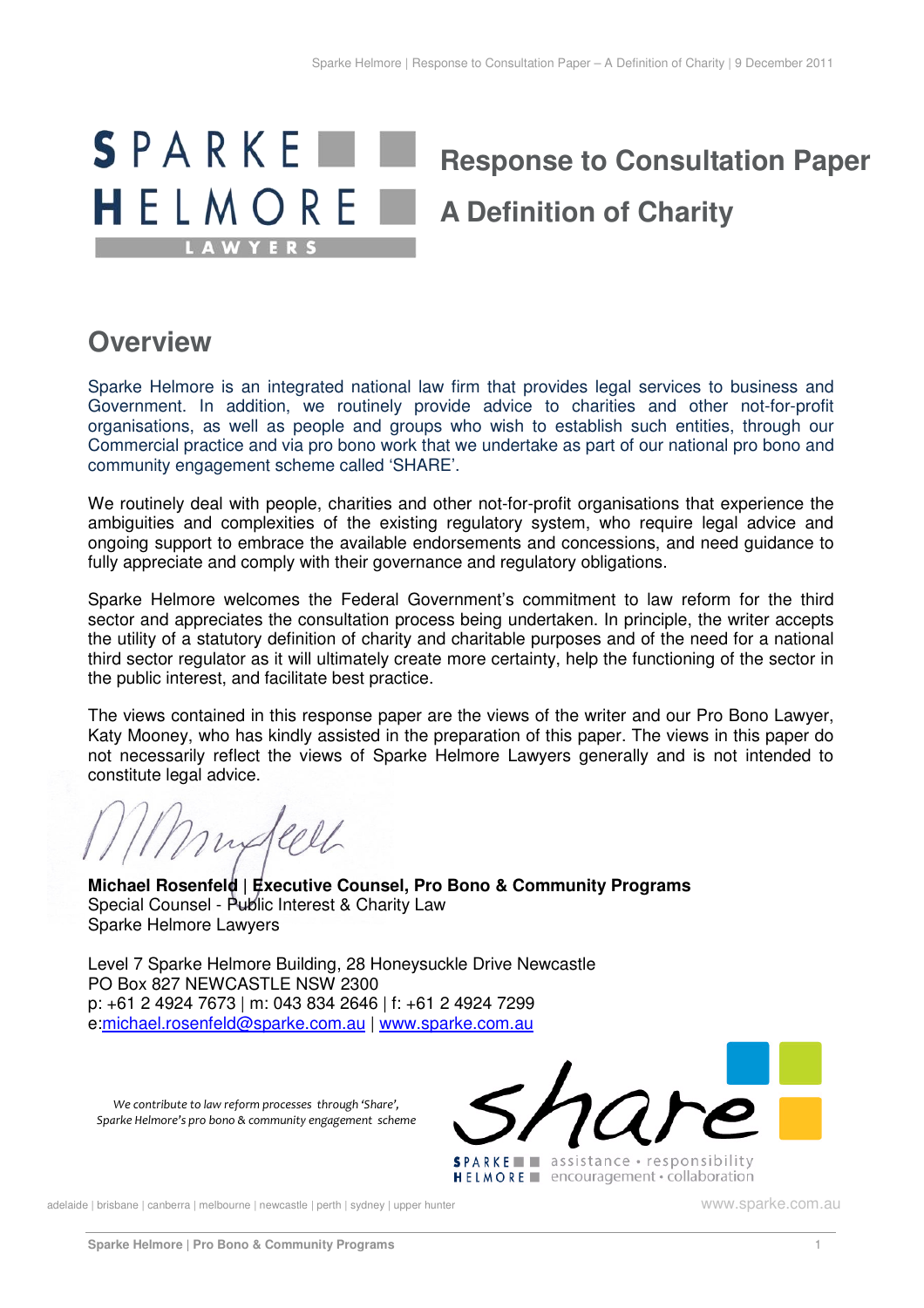# **Consultation Questions**

## **'dominant purpose' requirement with the requirement that a charity have an exclusively charitable purpose?**  Are there any issues with amending the 2003 definition to replace the

 Charities may be confused if exclusivity of charitable purpose is required. In our experience, charities have multiple purposes and the concept of 'dominant purposes' is more consistent with the reality of their operations. The concept of 'dominant purposes' is also more permissive of the notion of an 'incidental purpose', that is, one that contributes to the achievement of a dominant charitable purpose. The term 'exclusively' suggests there is no scope for such incidental purposes and it would be confusing if such provision in any new Bill was then followed by exceptions that seek to clarify that 'exclusivity'. Exclusivity as a concept may also inhibit creative responses to community need, if there is a perception that 'exclusivity' of charitable purpose does not permit incidental or ancillary purposes. Ultimately, we appreciate that this is more a matter of language to ensure that definitions adopted are self-explanatory, but nevertheless important for the sector, its understanding and compliance.

### **sufficient clarification on the circumstances when a peak body can be a charity or is further clarification required?**  Does the decision by the New South Wales Administrative Tribunal provide

We are satisfied that the decision in Social Ventures Australia Limited v Chief Commissioner of State Revenue [2008] NSWADT 331 clarifies whether a peak body can be held to be charitable in nature. However, it would be prudent to reflect the principles enunciated in the decision in any new Bill for clarity – specifically to articulate the purpose of a peak body (e.g., to represent, support, advocate, and contribute to the operational sustainability and efficiency of charities) as a charitable purpose and reflect the boundaries created by the decision in further legislative provisions.

#### **'public' or 'sufficient section of the general community'?**  Are any changes required to the Charities Bill 2003 to clarify the meaning of

 We would recommend some utility in the adoption of the term 'private interests' or utilisation of the term 'private' as an exclusionary component in the definition of 'public benefit'. Alternatively, it may be advantageous to simply delete the word "sufficient' from the definition as the current phrase may serve to disqualify activities that seek to benefit the most marginalised and unrepresented in society due to their small numbers. We are also concerned that certain trusts (e.g., Necessitous Circumstances Funds) that benefit disadvantaged persons (e.g., in the relief of poverty) in a specific group or population are not detrimentally affected by the definition.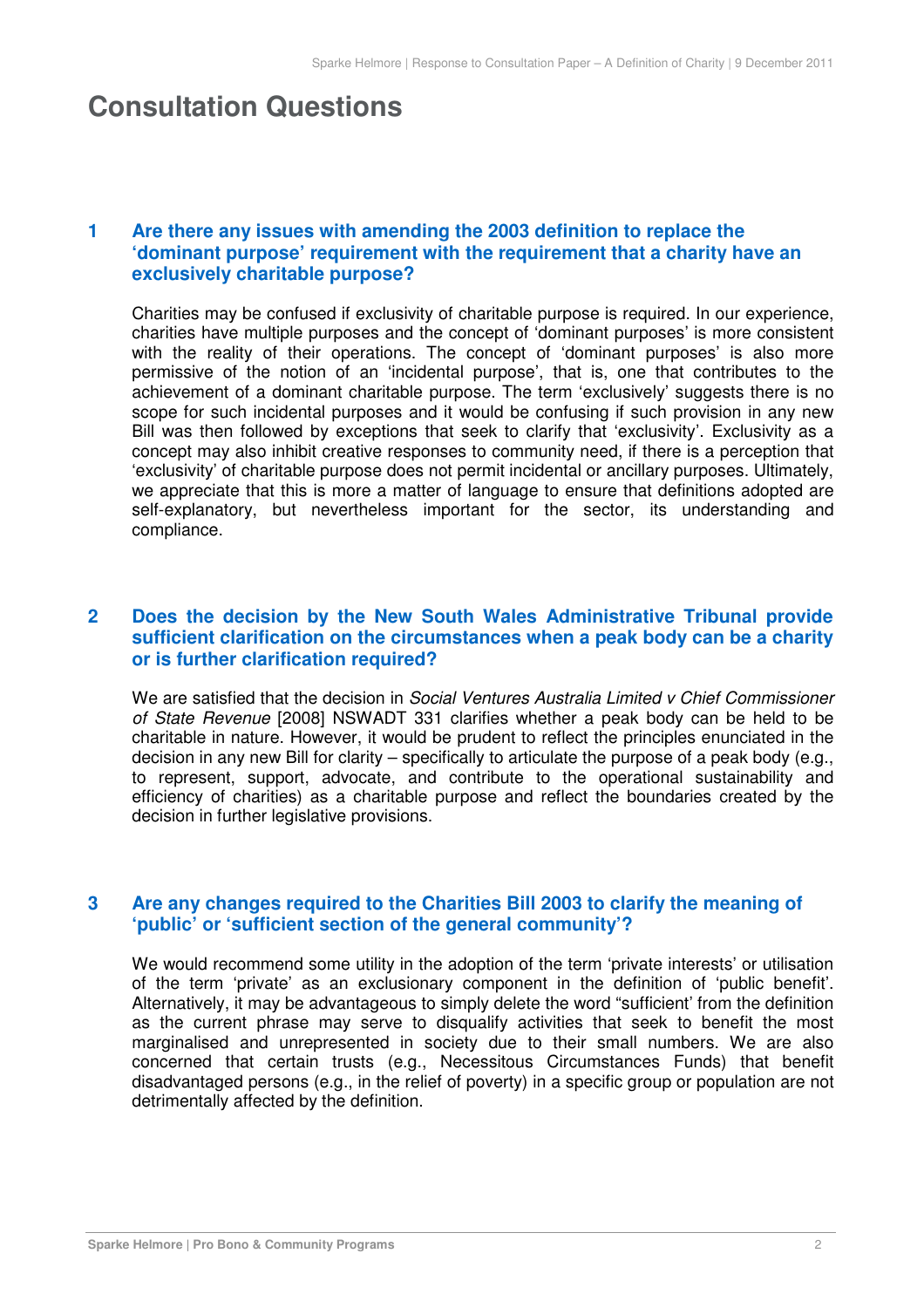#### **family ties (such as native title holders) can receive benefits from charities?**  Are changes to the Charities Bill 2003 necessary to ensure beneficiaries with

 The sentiments expressed above in question 3 also applies in respect of this question. We suggest that the removal of the word "sufficient" from the phrase pertaining to the general community may address unintended consequences to beneficiaries with family ties. This, in addition to a definition of what is a 'private interest', that excludes native title property rights, will address the potential for ambiguity in relation to this issue.

# **including additional principles outlined in TR 2011/D2 or as contained in the Scottish, Ireland and Northern Ireland definitions or in the guidance material of the Charities Commission of England and Wales?**  Could the term 'for the public benefit' be further clarified, for example, by

 We consider there is merit in specifying additional elements to clarify the term 'for the public benefit'. Our concerns derive from the difficulties posed by s 7(1)(b) of the Charities Bill 2003 that includes the term 'practical utility'. This term suggests tangibility of outcomes and is not an optimal acknowledgement of the diversity of the sector and the relative intangibility of some cultural, educational and religious activities. In the alternative, we would suggest 'practical utility' be replaced with concepts specified in TR2011/D2 at paras 117-118. The sub-section may be alternatively phrased as follows: "it has a social value or utility that is of worth, advantage, importance or significance, whether tangible or intangible'.

TR2011/D2 refers to the term 'altruistic' when discussing the meaning of public benefit. The Report of the Inquiry into the Definition of Charities and Related Organisations June 2001 stated at page 124 that altruism was characterised as "… a voluntary assumed obligation towards the wellbeing of others or the community generally." We consider that prescribing that a charity must be altruistic is unnecessary as it is largely synonymous with the term 'charitable' and it would add a further element that will need to be defined or interpreted and that interpretation may raise more issues than it resolves.

### **law and providing guidance on the meaning of public benefit, be preferable on the grounds it provides greater flexibility? Would the approach taken by England and Wales of relying on the common**

 We would suggest that optimal support to the sector will be provided with a clear statutory framework, but we would nevertheless recommend discretionary elements that will accommodate the diversity of the sector. Whilst England and Wales have opted to rely on the common law and guidance material, we observe that this approach is largely the situation at present in Australia. The current reform agenda and commitment is an opportunity that should enable sufficient legislative definition to be achieved, with terminology that empowers determination on a discretionary and case-by-case basis.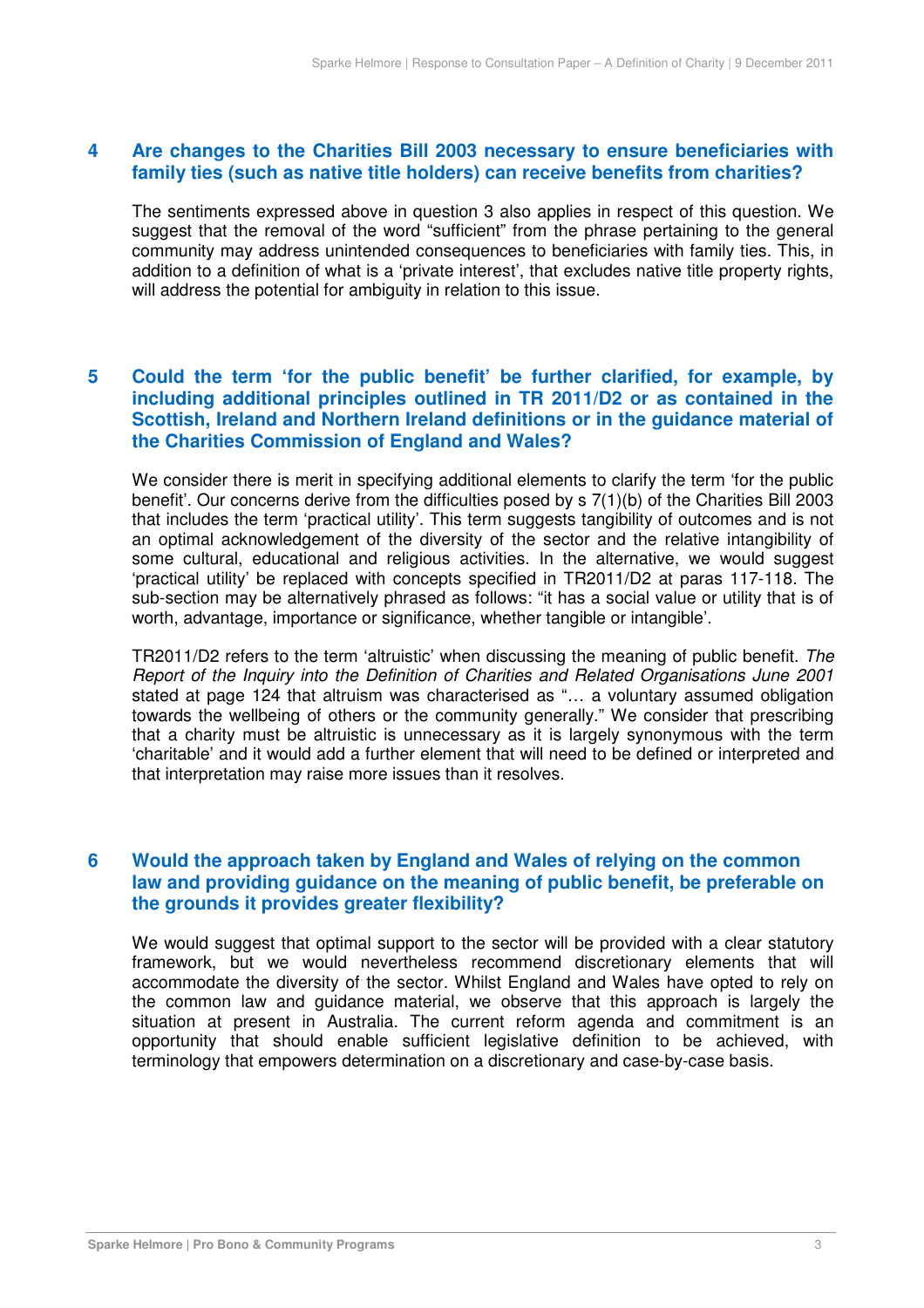#### **approval as a charity to demonstrate they are for the public benefit?**  *What are the issues with requiring an existing charity or an entity seeking*

 We agree that the demonstration of public benefit for existing and prospective charities can be burdensome. What will be critical in this regard will be a clear administrative framework that will distinguish charities in which their public benefit is considered self-evident, from charities in which their public benefit will require substantiation and further consideration. The common law presumption of public benefit has an inherent validity and utility that should not be discarded with the adoption of a statutory public benefit test. The presumption may be well reflected in the Australian Charities and Not-for-profits Commission (ACNC)'s administrative processes, in which it may acknowledge that the advancement of health, education and religion are purposes that are self-evident. Consequently, this will reduce the burden on charities that fall within those categories, unless there are specific concerns raised in the community regarding their operations and/or fulfilment of public benefit criteria. For remaining charities, we would emphasise the importance of administrative processes that are streamlined and do not require significant expenditure of resources for compliance. Sparke Helmore | Response to Consultation Paper – A Definition of Charity | 9 December 2011<br> **9 approval as a charity to demonstrate they are for the public benefit?<br>
We agree that the demonstration of public benefit for e** 

### **demonstrating this test, and also in ensuring charities demonstrate their continued meeting of this test?**  What role should the ACNC have in providing assistance to charities in

 The ACNC should provide clear guidelines and education as to how applications will be assessed and what documentation will be necessary in that assessment and also the nature of the self-assessment that charities must undertake. In our experience, not all charities will be best catered for by 'tick-the-box' application forms and, for those charities, it will be necessary for the ACNC to have mechanisms in place so that organisations can make detailed submissions regarding their particular circumstances.

#### **education if the presumption of benefit is overturned? What are the issues for entities established for the advancement of religion or**

 As specified in the answer to Question 7, we suggest that the advancement of religion or education could benefit from streamlined processes in any new administrative regime as their public benefit would be generally self-evident. What may pose challenges to these entities are circumstances in which their 'public benefit' are subject to complaint or public scrutiny. We would suggest that in such circumstances the onus must remain with the charity to substantiate its satisfaction of public benefit. We note that the website for the Charity Commission of England and Wales outlines clear procedures for the public to make a complaint to the Commission and such complaints will provide an avenue for the review of such entities.

 We would recommend caution in retaining the proposed definition of religion in s 12 of Part 3 of the Charities Bill 2003. We note that no other charitable purpose is defined so extensively and we suggest it is unnecessary considering the public benefit provisions of that Bill, the amendments we have proposed, and existing law.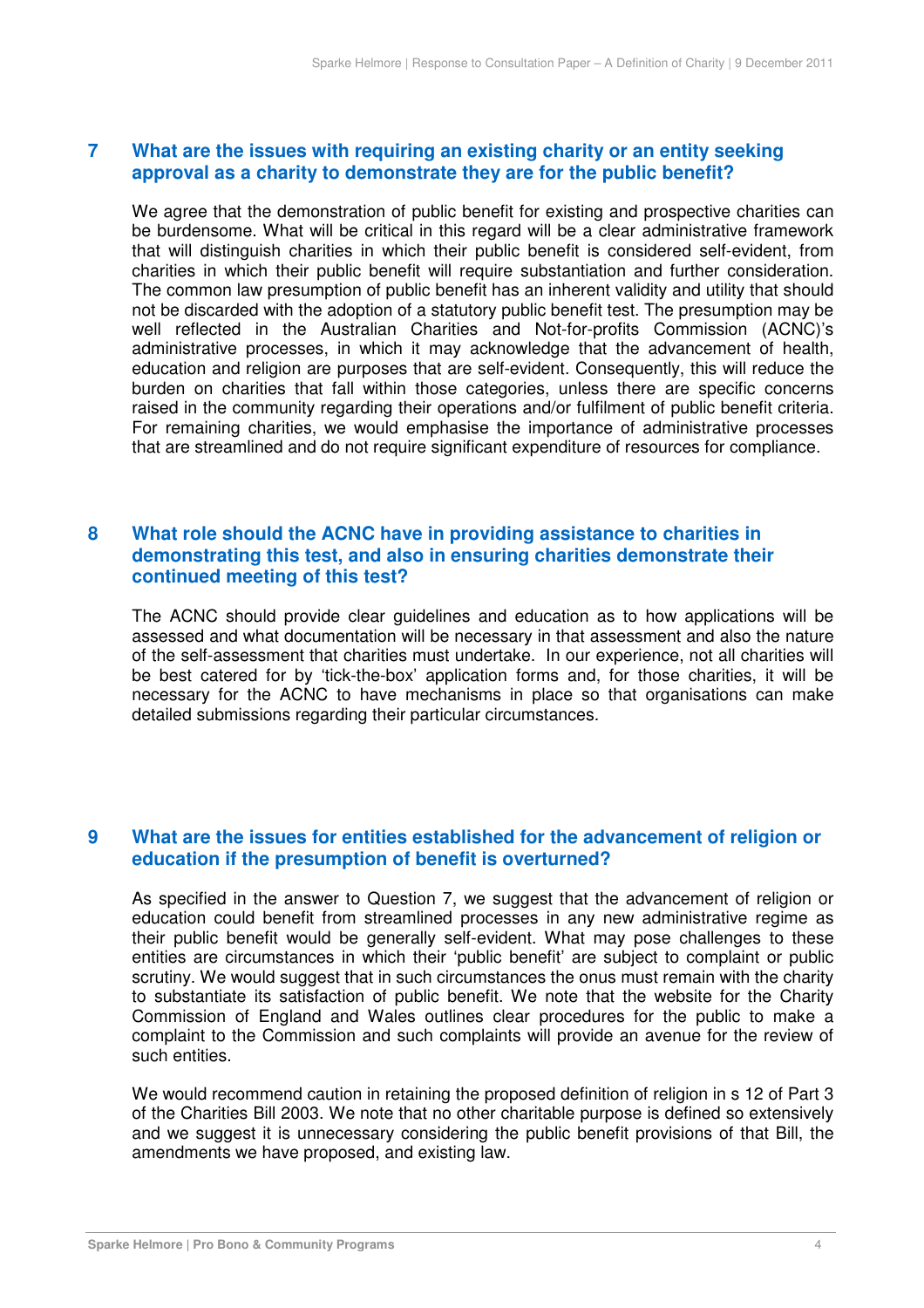#### $10$  **furtherance or in aid of its charitable purpose?**  Are there any issues with the requirement that the activities of a charity be in

 We agree with the provision in the Charities Bill 2003 that requires activities of a charity to further or aid its dominant purposes. We consider that it is in the public interest to require charities to undertake even incidental activities that will ultimately contribute to their charitable purposes. A complication arises of course where commercial enterprises are conducted to fund charitable purposes but, as TR2011/D2 states, it is important that "… the activities that it carries on are carried on in furtherance of that charitable purpose rather than those activities being an end in themselves".

#### $11$  **further clarified in the definition? 111** Should the role of activities in determining an entity's status as a charity be

We refer to our response to Question 10.

#### $12<sup>7</sup>$  **outlined above to allow charities to engage in political activities?**  Are there any issues with the suggested changes to the Charities Bill 2003 as

 We consider that charities should have the ability to advocate to Government (e.g. regarding law and policy reform) in order to further a charitable purpose, support a political candidate or party whose policies will assist in achieving their charitable purpose, or promote a particular political position to the community in furtherance of their charitable purpose. The capacity of charities to promote their own interests in political discourse that will impact their charitable purpose is a capacity that is clearly in the public interest. We consider that it is important in section 8 to distinguish between 'activities' carried out by a charity in furtherance of, or incidental to, its purpose and what is the charity's dominant purpose. Consequently, the section should be amended to remove sub-section 2(c) and subs-ections 2(a) and 2(b) should be amended to include the word 'dominant' when referring to 'purpose'. The latter amendment will clarify the very intention of the provision and not erode the capacity of charities to advocate in the political sphere.

#### $13$  **party, or supporting or opposing a candidate for political office?**  Are there any issues with prohibiting charities from advocating a political

We refer to our response to Question 12.

#### $14$  **which can be used to operate a charity? 14** Is any further clarification required in the definition on the types of legal entity

 The definition of 'entity' at section 3 and the provision at Section 4(f) is, in the main, appropriate. However, including the term 'partnership' may lead to some uncertainty particularly in a sector where auspicing arrangements and joint ventures between charitable organisations and groups of people with consistent purposes are common place. We agree that an explanatory note to distinguish what is classically considered a partnership for legal and taxation purposes is necessary, so that joint ventures are understood to be excluded.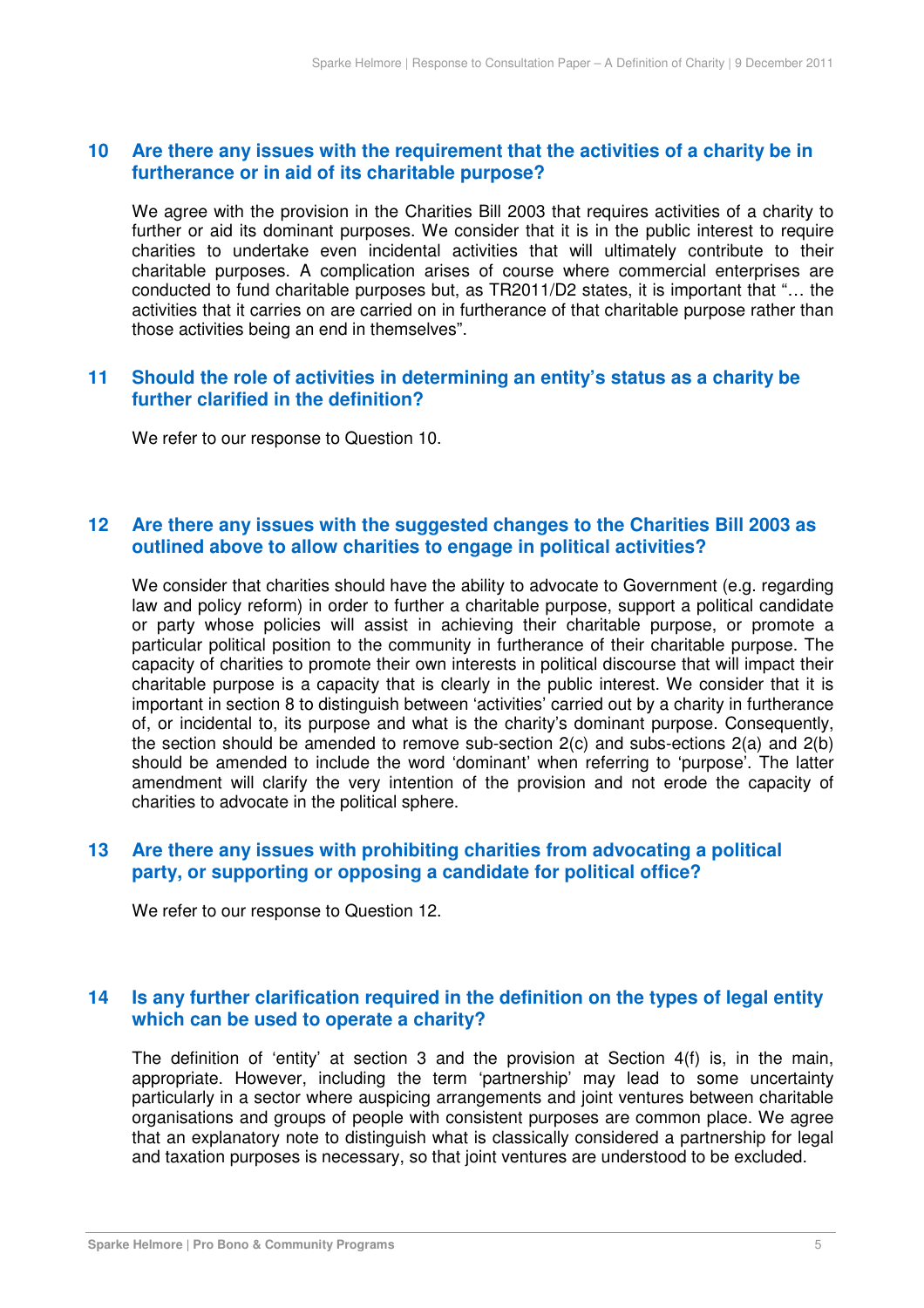#### $15$  **'government body' in the Charities Bill 2003 adequate?**  In the light of the *Central Bayside* decision is the existing definition of

 Many charities rely on government funding and, increasingly, government contracts are exerting more control over the entities being funded. We note that the decision in Central Bayside [2006] HCA 43 clarified the scope of Government control by emphasising that the furtherance and fulfilment of charitable purposes is a significant consideration. We would recommend amendment to the existing definition of 'government body' in section 3 to reflect the decision in *Central Bayside*.

 Many Government-associated entities (e.g., a regional hospital that is a Public Benevolent Institution) would be concerned by the current definition and consideration should be given to excluding certain Government-associated entities (e.g., hospitals, schools, or even emergency services) from the definition. The definition should also be enhanced to allow optimal discretion for the determination of whether a Government-associated entity is indeed charitable.

#### $16$  **Charitable Purposes Act 2004 an appropriate list of charitable purposes? 15 the list of charitable purposes in the Charities Bill 2003 and the** *Extension of*

 We suggest that the re-consideration of the Charities Bill 2003 is an opportunity to extend beyond what we have accepted as traditional charitable purposes and to expressly include additional purposes that have already been recognised domestically and in acceptable overseas jurisdictions. We are often approached by entities that are currently not considered charitable at Commonwealth law (e.g., sporting groups, some social enterprises) in the hope that we may be able to assist them to secure Deductible Gift Recipient (DGR) endorsement and charity tax concessions. We often explain that, despite their contribution to the community and their not-for-profit ethos, they are not considered to be charitable entities or, depending on their activities, may indeed be charitable (e.g., a charitable fund that makes grants for heritage building conservation) but are unable to secure DGR endorsement as they do not fit within an existing category for such endorsement.

 We would therefore recommend consideration of a more comprehensive listing and expansion of charitable purposes to remove what are essentially artificial distinctions that prevent some very beneficial community-oriented and not-for-profit entities from being classified as charitable. Along with this, we consider there is a real need for reform to enable DGR and charity tax concessions to be accessible and linked to the threshold determination of an entity's charitable status.

 There is certainly merit in adopting the approach of overseas jurisdictions in comprehensively listing charitable purposes and we would suggest inclusion of the following in the Charities Bill 2003 as additional charitable purposes:

- Amateur sport;
- Human rights and advocacy;
- Heritage preservation and conservation;
- Environmental protection;
- Animal welfare;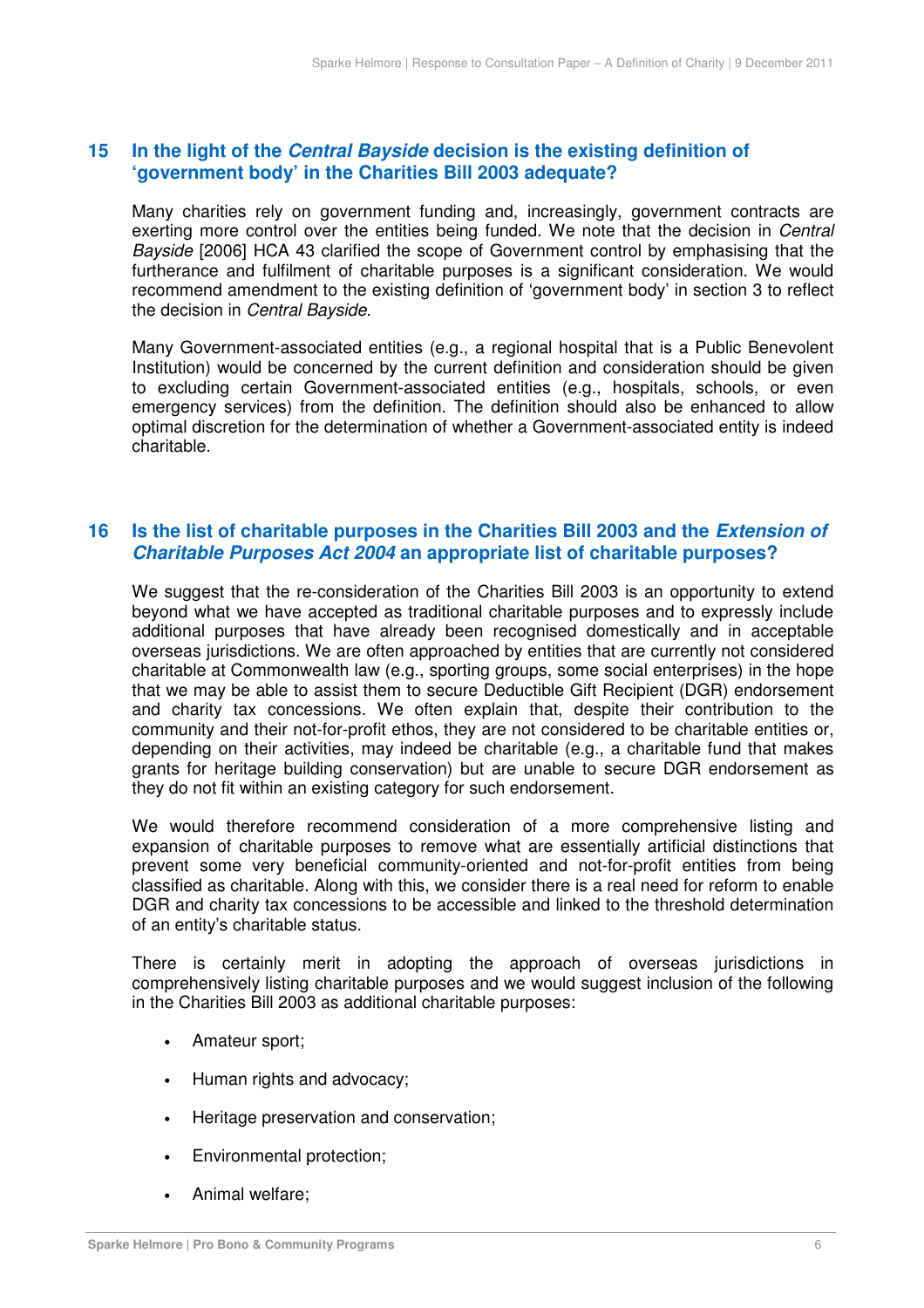- • The saving of lives and emergency services;
- • Disaster relief, recovery and community reconstruction; and
- Philanthropic giving [which may expressly cover trust funds, public and private ancillary funds, including those recognised as charitable by a State or Territory].

 We support retention of 'other purpose that is beneficial to the community' as listed in section 10(1)(g) of the Charities Bill 2003, as this acknowledges the diversity of the sector and will permit sufficient discretion to determine matters on a case by case basis. In particular, we suggest this discretionary element may be extended to entities operating not-for-profit social enterprises that contribute significantly to a charitable purpose via their activities.

 We also suggest that the core definition at section 4 of the Charities Bill 2003 [specifically s 4(1)(b)(i)] should refer to section 10, which lists charitable purposes.

#### $17$  **charitable which would improve charity if listed?**  If not, what other charitable purposes have strong public recognition as

We refer to our response to Question 16.

#### **State and Territory laws to achieve a harmonised definition of charity? What changes are required to the Charities Bill 2003 and other Commonwealth,**

 We consider that harmonisation of laws with respect to the definition of charity is an essential goal, not only for consistent terminology and classification of such entities, but also to ensure equality of treatment in matters of regulation (e.g., fundraising licensing, regulation of charitable trusts) and exemption (e.g., from duties and taxes) at State and Territory level. Whilst we appreciate that a Commonwealth statutory definition of charity may not prevent States and Territories from modifying the statutory definition for their own purposes (as stated at para 143 of the consultation paper), we would suggest that the ideal position is a commitment by States and Territories through such forums as the COAG Reform Council for harmonisation of definition, terminology, regulation and treatment of charitable entities. In particular, we are concerned that existing charitable trusts that are permitted by State or Territory law to distribute to non-charitable DGRs continue to be recognised as charitable with any Commonwealth definition or harmonisation of laws.

#### $19$ **19 What are the current problems and limitations with ADRFs?**

 We recommend that the definition of charitable purposes should reflect the purpose and operation of 'Australian Disaster Relief Funds' (ADRFs). The answer to Question 16 above mentions that a charitable purpose with respect to 'Disaster relief, recovery and community reconstruction' should receive consideration.

 We agree that greater definition and explanatory infrastructure is required for the optimal utilisation of ADFRs as a pathway for the delivery of relief in disaster affected communities. Our impression is that such funds are of significant utility, but what is lacking are streamlined procedures and support in the form of precedent and model documentation for the facilitated establishment of such funds and even support on best practice regarding how applications for relief should be made, considered and directed. The provision of precedent and model documentation for the establishment and operation of ADFRs will ensure consistency of operation throughout Australia. Clear procedures and guidance for winding up of such funds should also be articulated.